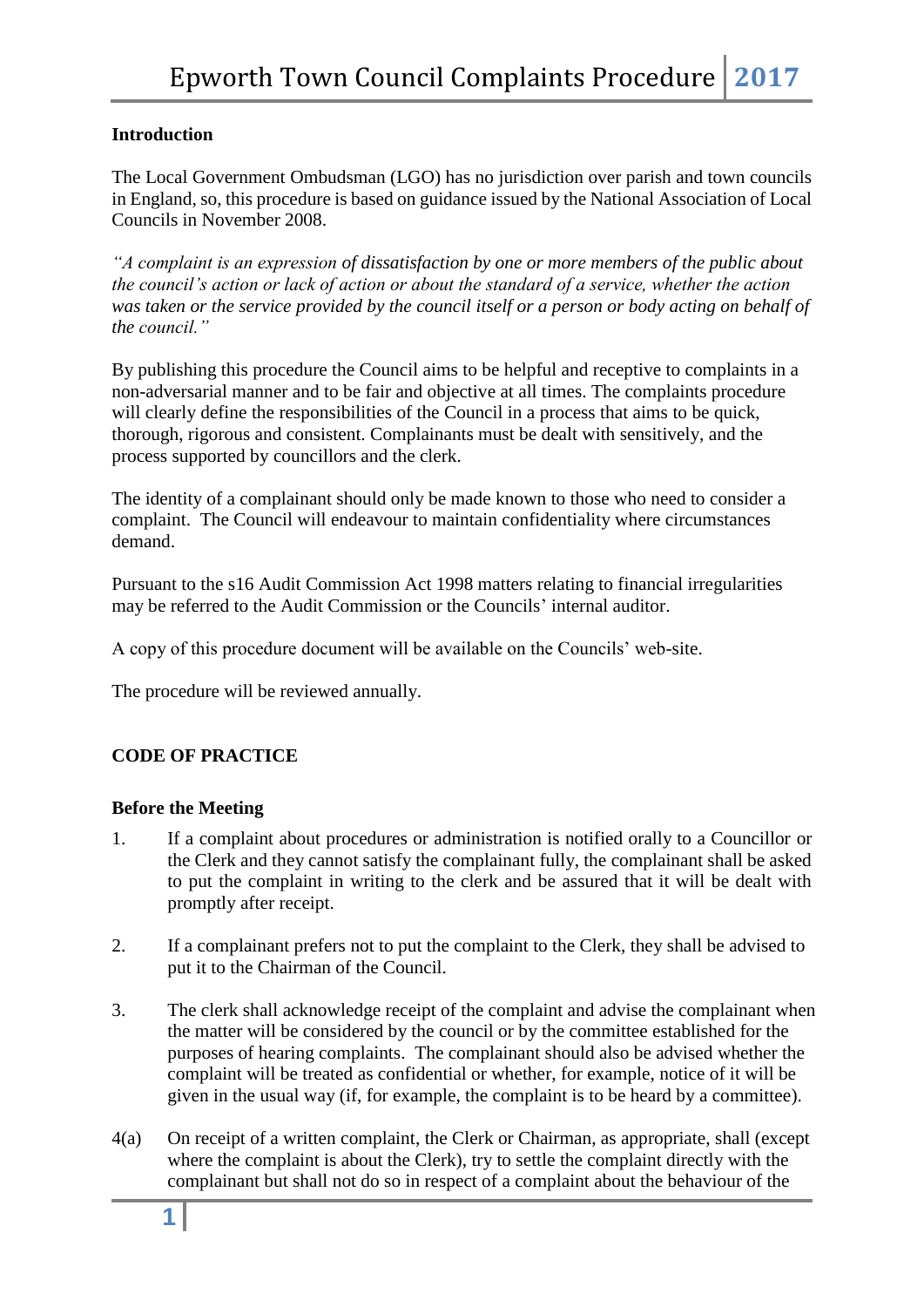Clerk or a Councillor. Complaints about the Clerk will be dealt with under the Council's employment policies and procedures. Where a member of the public wishes to complain about an individual councillor, they shall be referred to the local Standards Committee *(North Lincolnshire Council Code of Conduct pursuant to the Localism Act 2011*)

- (b) Where the Chairman receives a written complaint about their own actions, they shall refer the complainant to the local Standards Committee. Where the Clerk receives a complaint about her behaviour she shall refer it to the Chairman of the Personnel Committee.
- 5. The Clerk or Chairman shall report to the next meeting of the Council any written complaint disposed of by direct action with the complainant.
- 6. The Clerk or Chairman shall bring any written complaint which has not been settled to the next meeting of the Council and the Clerk shall notify the complainant of the date on which the complaint will be considered, and the complainant shall be offered an opportunity to explain the complaint orally.
- 7. Seven clear working days prior to the meeting, the complainant shall provide the council with copies of any documentation or other evidence relied on. The council shall provide the complainant with copies of any documentation upon which they wish to rely at the meeting and shall do so promptly, allowing the claimant the opportunity to read the material in good time for the meeting.

## **At the Meeting**

- 8. The Council shall consider whether the circumstances of any complaint warrant the matter being discussed in the absence of the public and press but any decision on a complaint shall be announced at the council meeting in public.
- 9. The chairman should introduce everyone and explain the procedure.
- 10. The complainant (or representative) should outline the grounds for complaint and, thereafter, questions may be asked by (i) the clerk and then (ii), members.
- 11. The clerk will have an opportunity to explain the council's position and questions may be asked by (i) the complainant and (ii), members.
- 12. The clerk and then the complainant should be offered the opportunity to summarise their position.
- 13. The clerk and the complainant should be asked to leave the room while members decide whether or not the grounds for the complaint have been made. If a point of clarification is necessary, *both* parties shall be invited back.
- 14. The clerk and the complainant should be given the opportunity to wait for the decision but if the decision is unlikely to be finalised on that day they should be advised when the decision is likely to be made and when it is likely to be communicated to them. The Council shall defer dealing with any written complaint **only** if it is of the opinion that issues of law or practice arise on which advice is necessary from the Association